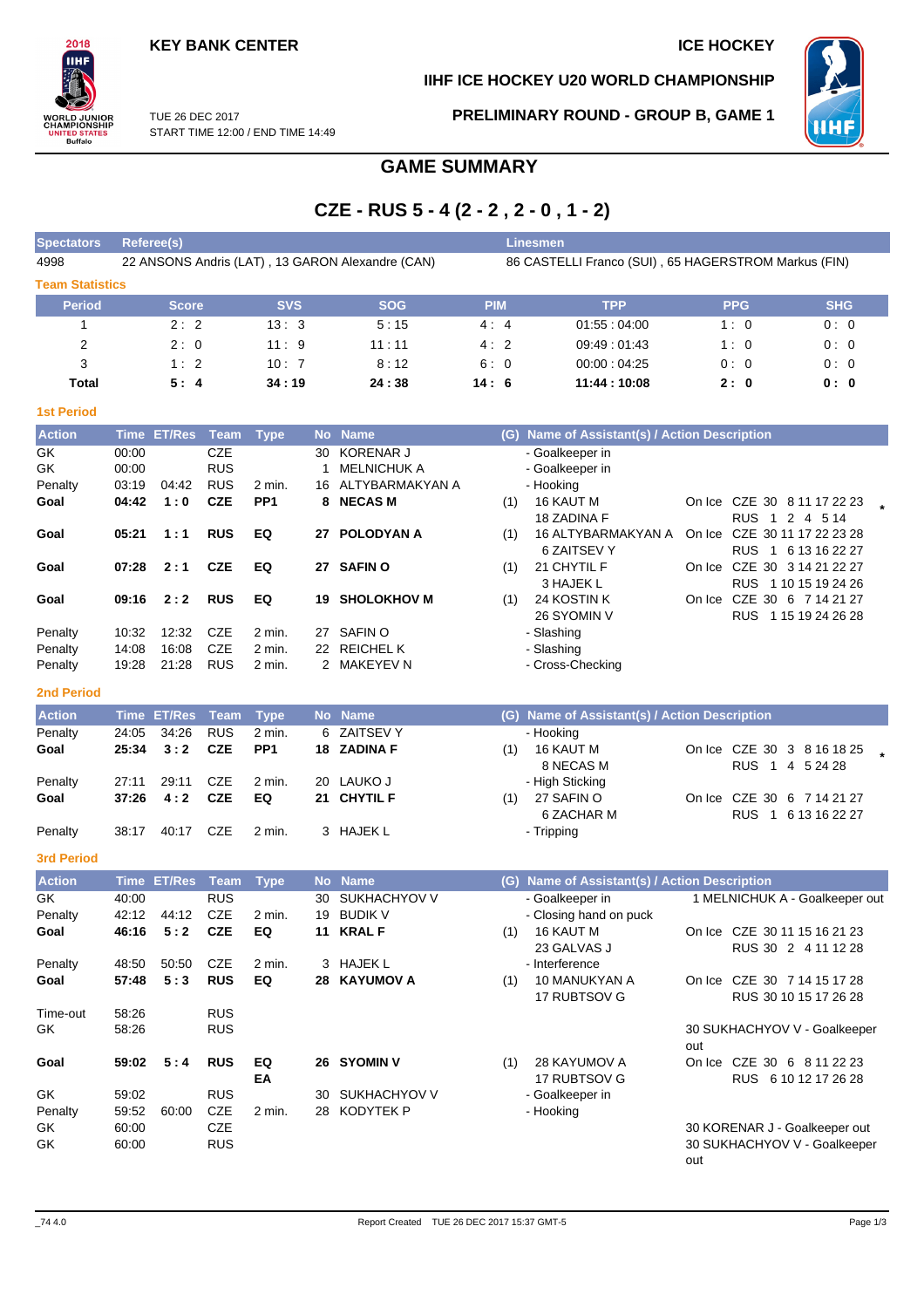



# **IIHF ICE HOCKEY U20 WORLD CHAMPIONSHIP**

TUE 26 DEC 2017 START TIME 12:00 / END TIME 14:49

### **PRELIMINARY ROUND - GROUP B, GAME 1**



#### **Goalkeeper Records**

### **Team : CZE - Czech Republic Team : Team : RUSSIA**

|  |  | Team : RUS - Russia |
|--|--|---------------------|
|  |  |                     |

| No Name             | SOG | <b>SVS</b> | <b>MIP</b> | No Name                 | SOG | <b>SVS</b> | MIP   |
|---------------------|-----|------------|------------|-------------------------|-----|------------|-------|
| 30 KORENAR Josef    | 38  | 34         | 60:00      | MELNICHUK Alexei        |     |            | 40:00 |
| <b>SKAREK Jakub</b> |     |            |            | 30 SUKHACHYOV Vladislav |     |            | 19:24 |

#### **Game Statistics**

|             | Team: CZE (red)                |    |       |                |    |    |                |                   |            |   |                |                      |          |          |                |   |                |                    |    |      |
|-------------|--------------------------------|----|-------|----------------|----|----|----------------|-------------------|------------|---|----------------|----------------------|----------|----------|----------------|---|----------------|--------------------|----|------|
|             | <b>Head Coach: PESAN Filip</b> |    |       |                |    |    |                |                   |            |   |                | <b>Shots on Goal</b> |          |          |                |   | Time on Ice    |                    |    |      |
| No Pos Name |                                |    | G A   | -P             |    |    |                | PIM FO+ FO- FO+/- | FO%        |   | $\overline{2}$ |                      | 3 OT TS  | $+/-$    | $\overline{2}$ | 3 | $\overline{O}$ | <b>TOT SHF AVG</b> |    |      |
| 3 D         | <b>HAJEK Libor</b>             | 0  |       |                | 4  | 0  | 0              | 0                 | 0.00       | 1 | $\Omega$       | 1                    | 2        | $+1$     | 9:24 6:25 5:32 |   |                | 21:21              | 33 | 0:38 |
| 6 F         | ZACHAR Marek +C                | 0  |       |                | 0  | 0  | 2              | -2                | 0.00       | 0 | 2              | 1                    | 3        | -1       | 5:23 6:41 7:52 |   |                | 19:56              | 32 | 0:37 |
| 19 D        | <b>BUDIK Vojtech</b>           | 0  | 0     | 0              | 2  | 0  | 0              | 0                 | 0.00       | 0 | 0              | 0                    | 0        | 0        | 6:40 6:19 5:53 |   |                | 18:52              | 29 | 0:39 |
| 21 F        | <b>CHYTIL Filip</b>            |    | 1     | $\overline{2}$ | 0  | 8  | 5              | 3                 | 61.54      | 1 | 1              | 0                    | 2        | $+2$     | 5:33 4:49 4:55 |   |                | 15:17              | 26 | 0:35 |
| 27 F        | <b>SAFIN Ostap</b>             |    | 1     | 2              | 2  | 0  | 0              | 0                 | 0.00       | 1 | 1              | 0                    | 2        | $+1$     | 6:03 5:06 3:04 |   |                | 14:13              | 21 | 0:40 |
| 8 F         | NECAS Martin (BP)              |    |       | 2              | 0  | 12 | 12             | $\mathbf{0}$      | 50.00      |   | 0              | 0                    |          | -1       | 8:35 6:25 7:02 |   |                | 22:02              | 37 | 0:35 |
| 11 D        | <b>KRAL Filip</b>              |    | 0     |                | 0  | 0  | 0              | $\Omega$          | 0.00       | 0 | 0              | 1                    |          | -1       | 5:33 8:43 7:32 |   |                | 21:48              | 35 | 0:37 |
| 18 F        | <b>ZADINA Filip</b>            |    | 1     | $\overline{2}$ | 0  |    | 1              | 0                 | 50.00      | 0 | 2              | 2                    | 4        | $\Omega$ | 5:08 6:31 6:46 |   |                | 18:25              | 29 | 0:38 |
| 23 D        | <b>GALVAS Jakub</b>            | 0  |       |                | 0  | 0  | 0              | 0                 | 0.00       | 0 | 1              | 0                    | 1        | -1       | 5:41 5:58 8:06 |   |                | 19:45              | 34 | 0:34 |
| 25 F        | <b>PAVLIK Radovan</b>          | 0  | 0     | 0              | 0  | 0  | 0              | 0                 | 0.00       | 0 | 0              | $\Omega$             | $\Omega$ | 0        | 4:32 6:54 3:48 |   |                | 15:14              | 24 | 0:38 |
| 7 D         | <b>SALDA Radim</b>             | 0  | 0     | 0              | 0  | 0  | 0              | 0                 | 0.00       | 0 |                | 0                    |          | -1       | 5:41 4:31 6:23 |   |                | 16:35              | 35 | 0:28 |
| 14 D        | VALA Ondrej +A                 | 0  | 0     | 0              | 0  | 0  | 0              | $\Omega$          | 0.00       | 0 | 0              | 0                    | 0        | $\Omega$ | 5:10 4:22 6:36 |   |                | 16:08              | 30 | 0:32 |
| 16 F        | <b>KAUT Martin</b>             | 0  | 3     | 3              | 0  | 2  | 1              |                   | 66.67      | 1 | 1              | 1                    | 3        | $+1$     | 5:04 4:54 3:18 |   |                | 13:16              | 21 | 0:37 |
| 20 F        | LAUKO Jakub                    | 0  | 0     | 0              | 2  | 0  | 0              | $\Omega$          | 0.00       | 0 |                | 0                    |          | 0        | 3:32 3:42 2:59 |   |                | 10:13              | 17 | 0:36 |
| 22 F        | REICHEL Kristian +A            | 0  | 0     | 0              | 2  | 3  | 9              | -6                | 25.00      | 0 | 0              | $\Omega$             | 0        | -1       | 4:59 4:12 2:27 |   |                | 11:38              | 23 | 0:30 |
| 15 F        | <b>KUROVSKY Daniel</b>         | 0  | 0     | 0              | 0  | 0  | 0              | 0                 | 0.00       | 0 |                |                      | 2        | 0        | 2:22 4:01 4:36 |   |                | 10:59              | 21 | 0:31 |
| 17 F        | <b>HRABIK Krystof</b>          | 0  | 0     | 0              | 0  | 2  | $\overline{2}$ | 0                 | 50.00      | 0 | 0              | 1                    |          | $-2$     | 3:20 2:53 2:12 |   |                | 8:25               | 18 | 0:28 |
| 28 F        | <b>KODYTEK Petr</b>            | 0  | 0     | 0              | 2  | 4  | 3              |                   | 57.14      | 0 | 0              | 0                    | 0        | -2       | 3:59 3:35 7:00 |   |                | 14:34              | 25 | 0:34 |
| GK<br>1     | <b>SKAREK Jakub</b>            | 0  | 0     | 0              | 0  |    |                |                   |            | 0 | 0              | 0                    | 0        |          |                |   |                |                    |    |      |
| 30 GK       | <b>KORENAR Josef</b>           | 0  | 0     | 0              | 0  |    |                |                   |            | 0 | $\Omega$       | 0                    | $\Omega$ |          |                |   |                |                    |    |      |
| Total       |                                | 5. | 10 15 |                | 14 | 32 | 35             |                   | $-3$ 47.76 |   | 5 11           | -8                   | 24       |          |                |   |                |                    |    |      |

### **Team : RUS (white)**

|               | <b>Head Coach: BRAGIN Valeri</b> |          |             |                |             |          |                |                     |        |              |                | <b>Shots on Goal</b> |               |          |                |                |      | Time on Ice |       |    |                    |
|---------------|----------------------------------|----------|-------------|----------------|-------------|----------|----------------|---------------------|--------|--------------|----------------|----------------------|---------------|----------|----------------|----------------|------|-------------|-------|----|--------------------|
| <b>No Pos</b> | <b>Name</b>                      |          | $G$ $A$     |                |             |          |                | P PIM FO+ FO- FO+/- | FO%    |              | 2 <sup>7</sup> |                      | 3 OT TS       | $+/-$    |                | $\overline{2}$ | 3    | <b>OT</b>   |       |    | <b>TOT SHF AVG</b> |
| 6 D           | ZAITSEV Yegor +C (BP)            | 0        | 1           |                | 2           | 0        | 0              | $\Omega$            | 0.00   | 2            | $\Omega$       | 1                    | 3             | $+1$     | 5:22           | 4:58 6:11      |      |             | 16:31 | 26 | 0:38               |
| 13 F          | MALTSEV Mikhail +A               | 0        | 0           | 0              | 0           | 9        | 6              | 3                   | 60.00  | 0            | $\Omega$       | 0                    | $\Omega$      | $\Omega$ |                | 4:51 3:20      | 5:50 |             | 14:01 | 22 | 0:38               |
| 16 F          | ALTYBARMAKYAN Andrei             | 0        | 1           | 1              | 2           | 0        | 0              | $\Omega$            | 0.00   | 1            | 0              | 0                    |               | 0        |                | 5:13 3:48 6:02 |      |             | 15:03 | 23 | 0:39               |
| 22 D          | <b>KNYZHOV Nikolai</b>           | 0        | 0           | 0              | $\Omega$    | 0        | 0              | 0                   | 0.00   | 0            | 0              | 1                    |               | 0        |                | 5:19 3:47 5:45 |      |             | 14:51 | 26 | 0:34               |
| 27 F          | POLODYAN Alexei                  | 1.       | 0           |                | 0           | 0        | $\overline{2}$ | $-2$                | 0.00   | 1            | 0              | 0                    | 1             | 0        |                | 5:01 2:18 6:00 |      |             | 13:19 | 22 | 0:36               |
| 2 D           | MAKEYEV Nikita +A                | 0        | 0           | 0              | 2           | 0        | 0              | 0                   | 0.00   | 2            | 2              | $\Omega$             | 4             | -1       |                | 7:08 5:50 8:01 |      |             | 20:59 | 27 | 0:46               |
| 7 F           | <b>SOKOLOV Dmitri</b>            | 0        | 0           | 0              | 0           | 1        | 1              | $\Omega$            | 50.00  | 1            | 1              | 1                    | 3             | 0        |                | 4:33 5:55 4:00 |      |             | 14:28 | 21 | 0:41               |
| 11 F          | <b>ABRAMOV Vitali</b>            | 0        | $\Omega$    | $\Omega$       | $\Omega$    | 0        | 1              | $-1$                | 0.00   | 1            | 0              | 1                    | 2             | -1       |                | 4:59 6:24 5:39 |      |             | 17:02 | 24 | 0:42               |
| 17 F          | <b>RUBTSOV German</b>            | 0        | 2           | 2              | $\Omega$    | 6        | 5              | 1                   | 54.55  | 1            | $\Omega$       | $\Omega$             | 1             | $+2$     | 5:14 5:53 5:22 |                |      |             | 16:29 | 28 | 0:35               |
| 25 D          | <b>SAMORUKOV Dmitri</b>          | 0        | 0           | $\Omega$       | $\Omega$    | $\Omega$ | 0              | $\Omega$            | 0.00   | 0            | $\Omega$       | $\Omega$             | 0             | $\Omega$ |                | 5:13 5:39 1:33 |      |             | 12:25 | 17 | 0:43               |
| 4 D           | <b>SHEPELEV Alexander</b>        | 0        | 0           | 0              | 0           | 0        | 0              | 0                   | 0.00   | 0            | 0              | 2                    | 2             | -1       |                | 5:24 6:38 7:56 |      |             | 19:58 | 23 | 0:52               |
| 5 D           | <b>MINULIN Artyom</b>            | $\Omega$ | 0           | 0              | 0           | 0        | 0              | $\Omega$            | 0.00   | $\mathbf{1}$ | 0              | $\Omega$             | 1             | 0        |                | 5:23 5:27 1:15 |      |             | 12:05 | 16 | 0:45               |
| 10 F          | <b>MANUKYAN Artyom</b>           | 0        | 1           |                | $\Omega$    | 0        | 0              | $\Omega$            | 0.00   | 2            | 2              | 2                    | 6             | $+1$     |                | 4:01 3:29 7:03 |      |             | 14:33 | 21 | 0:41               |
| 12 F          | <b>IVANOV Georgi</b>             | 0        | 0           | $\Omega$       | $\Omega$    | 9        | 5              | 4                   | 64.29  | 0            | $\Omega$       | 0                    | $\Omega$      | $\Omega$ |                | 4:34 5:40 5:33 |      |             | 15:47 | 20 | 0:47               |
| 14 F          | <b>SVECHNIKOV Andrei</b>         | 0        | 0           | $\Omega$       | 0           | $\Omega$ | 0              | $\Omega$            | 0.00   | 0            | $\overline{2}$ | $\Omega$             | $\mathcal{P}$ | 0        |                | 4:48 3:41 2:44 |      |             | 11:13 | 18 | 0:37               |
| 15 D          | <b>YELIZAROV Anatoli</b>         | 0        | 0           | 0              | 0           | 0        | 0              | $\mathbf 0$         | 0.00   | 0            | 0              | $\Omega$             | 0             | $+1$     |                | 4:34 4:08 2:44 |      |             | 11:26 | 21 | 0:32               |
| 19 F          | <b>SHOLOKHOV Marsel</b>          |          | 0           |                | 0           | 9        | 12             | $-3$                | 42.86  | 1            | 1              | 1                    | 3             | $\Omega$ |                | 5:02 3:50 4:25 |      |             | 13:17 | 25 | 0:31               |
| 24 F          | <b>KOSTIN Klim</b>               | 0        | 1           |                | 0           |          | 0              | 1                   | 100.00 | 1            | 2              |                      | 4             | 0        |                | 4:31 6:45 3:23 |      |             | 14:39 | 24 | 0:36               |
| 26 D          | SYOMIN Vladislav                 |          | 1           | 2              | $\Omega$    | 0        | 0              | $\Omega$            | 0.00   | 0            | 0              | 1                    |               | $+2$     |                | 3:53 3:20 5:54 |      |             | 13:07 | 23 | 0:34               |
| 28 F          | <b>KAYUMOV Artur</b>             |          | 1           | $\overline{2}$ | $\Omega$    | 0        | 0              | $\Omega$            | 0.00   | 1            | 1              | 1                    |               | $+2$     |                | 3:30 5:23 5:46 |      |             | 14:39 | 25 | 0:35               |
| 1 GK          | <b>MELNICHUK Alexei</b>          | 0        | 0           | 0              | $\mathbf 0$ |          |                |                     |        | 0            | 0              | 0                    | 0             |          |                |                |      |             |       |    |                    |
| 30 GK         | SUKHACHYOV Vladislav             | 0        | $\mathbf 0$ | $\overline{0}$ | 0           |          |                |                     |        | 0            | $\Omega$       | $\Omega$             | 0             |          |                |                |      |             |       |    |                    |
| Total         |                                  | 4        | 8           | 12             | 6           | 35       | 32             | 3                   | 52.24  | 15           | 11             | 12                   | 38            |          |                |                |      |             |       |    |                    |